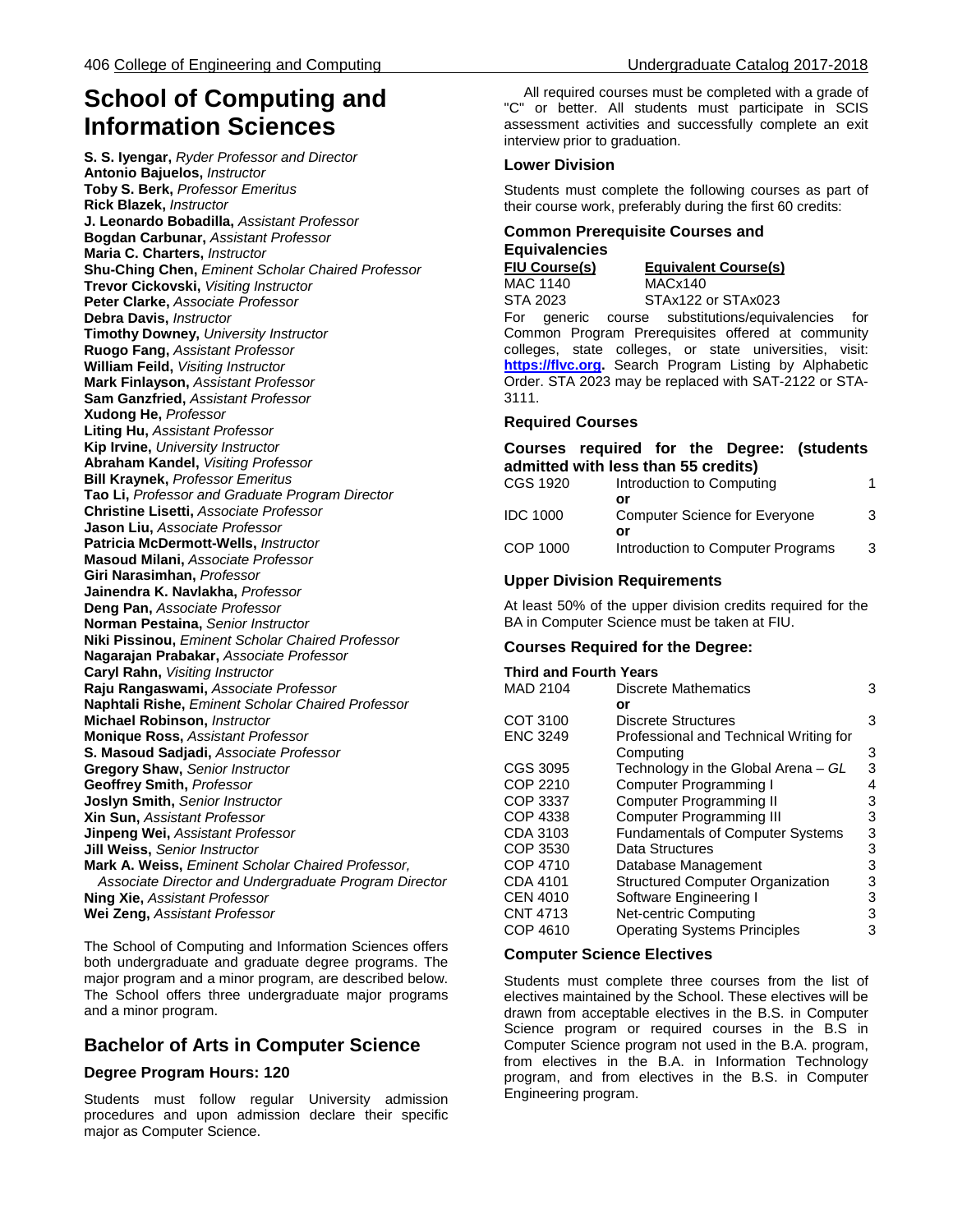# **Interdisciplinary Courses**

Nine additional credits must be taken outside the School of Computing and Information Sciences. These credits must normally be selected from the courses for a minor or certificate in another discipline. When there is no minor or certificate in the area of the student's interest, a set of courses can be created with the approval of advisers from SCIS and the other area of interest.

# **Bachelor of Science in Computer Science**

# **Degree Program Hours: 120**

The Bachelor of Science program in Computer Science is accredited by the Computing Accreditation Commission (ABET), 111 Market Place, Suite 1050, Baltimore, MD 21202-4012 – Telephone (410) 347-7700.

 Students must follow regular University admission procedures and upon admission declare their specific major as Computer Science. Two tracks are available in the program. The **Computer Science track** should be followed by the student who intends to continue to graduate study in computer science. The **Software Design and Development track** may be followed by the student who intends to pursue a software engineering career.

All required courses must be completed with a grade of "C" or better. All students must participate in SCIS assessment activities and successfully complete an exit interview prior to graduation.

# **Lower Division**

Students must complete the following courses as part of their course work, preferably during the first 60 credits and complete COP 2210 with a grade of "C" or higher:

#### **Common Prerequisite Courses and Equivalencies**

| <b>Equivalent Course(s)</b> |
|-----------------------------|
| COPXXXX <sup>1</sup>        |
| MACX311 or                  |
| MACX281                     |
| MACX312 or                  |
| MACX282                     |
| PHYX048/X048L or            |
| PHYX048C                    |
| PHYX049/X049L or            |
| PHYX049C                    |
| XXXXXXX <sup>2</sup>        |
|                             |

*Intro Programming in C, C++, JAVA, or equivalent language. Choose programming language required by the university to which the student wishes to transfer. ²Science course for science majors.*

Courses which form part of the statewide articulation between the State University System and the Florida College System will fulfill the Lower Division Common Prerequisites.

 For generic course substitutions/equivalencies for Common Program Prerequisites offered at community colleges, state colleges, or state universities, visit: **[https://flvc.org.](https://dlss.flvc.org/admin-tools/common-prerequisites-manuals/2016-2017-manual)** Search Program Listing by Alphabetic Order.

# **Required Courses**

# **Common Prerequisites**

| COP 2210         | Computer Programming I         |
|------------------|--------------------------------|
| MAC 2311         | Calculus I                     |
| MAC 2312         | Calculus II                    |
| <b>PHY 2048</b>  | <b>Physics with Calculus I</b> |
| <b>PHY 2048L</b> | General Physics Lab I          |
| PHY 2049         | Physics with Calculus II       |
| <b>PHY 2049L</b> | General Physics Lab II         |
|                  |                                |

<sup>3</sup>Two additional one-semester courses in natural science; each of these should be a course designed for science or engineering majors. A list of additional approved courses is available through the School of Computing and Information Sciences.

# **Upper Division Requirements**

At least 50% of the upper division credits required for the BS in Computer Science must be taken at FIU.

# **Courses Required for the Degree: (both tracks)**

#### **Third and Fourth Years** Introduction to Computing 1 **or** COP 1000 Computer Science for Everyone 3 **or** IDC 1000 Intro to Computer Programming 3<br>MAD 2104 Discrete Mathematics 3 Discrete Mathematics 3 **or** COT 3100 Discrete Structures<br>
ENC 3249 Professional and Technical Writing for Professional and Technical Writing for Computing 3<br>
Logic for Computer Science 3 COT 3541 Logic for Computer Science MAD 3512 Introduction to Theory of Algorithms 3 STA 3033 Introduction to Probability and Statistics<br>for CS for CS 3 CGS 3095 Technology in the Global Arena – *GL* 3 COP 3337 Computer Programming II 3 COP 4338 Computer Programming III 3 CDA 3103 Fundamentals of Computer Systems 3 COP 3530 Data Structures 3<br>COP 4555 Principles of Programming Languages 3 COP 4555 Principles of Programming Languages 3 Database Management CDA 4101 Structured Computer Organization 3 CEN 4010 Software Engineering I 3<br>CNT 4713 Net-centric Computing 3 CNT 4713 Met-centric Computing 3<br>COP 4610 Coperating Systems Principles 3 COP 4610 Coerating Systems Principles 3<br>
<del>COP</del> 4911 Senior Project 3 Senior Project **Additional required courses for SDD track** CEN 4021 Software Engineering II 3<br>\*\*CEN 4072 Fundamentals of Software Testing 3 **Fundamentals of Software Testing 3** \*Options for CIS 4911: - Students may enroll in a special section of CIS 4911 by

registering in IDS 4918, which is administered and graded by the Senior Project Coordinator;

-CIS4911 for SDD-track students must be a software engineering-focused project.

\*\*With the permission of an SCIS UG advisor students can register for CEN 5064 Software Design and then substitute CEN 5064 for CEN 4072.

## **Computer Science Electives**

**CS-track students must complete three courses from the list of elective courses.**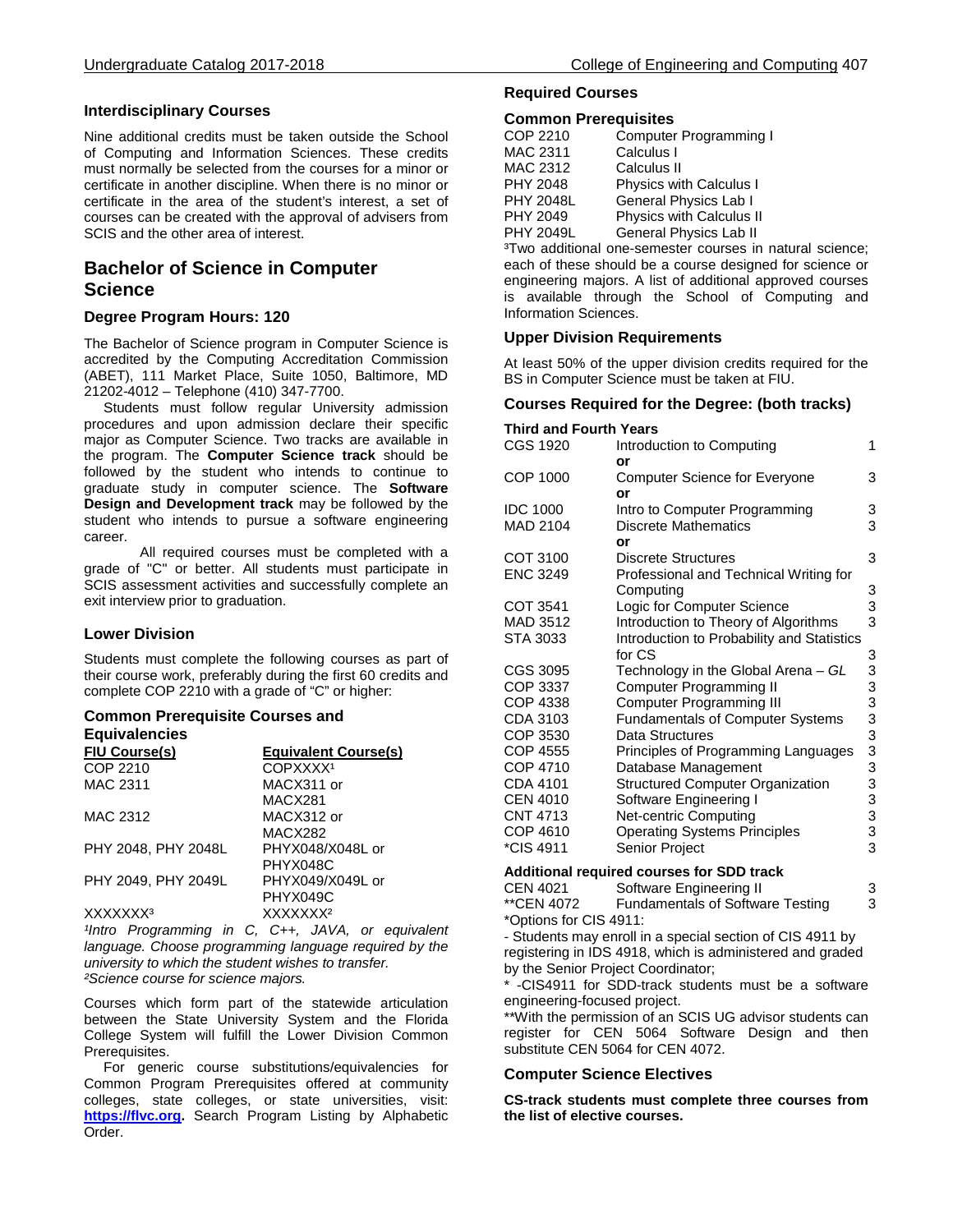**SDD-track students must complete one course from the list of elective courses in addition to CEN 4021 and CEN 4072. The list of elective courses is maintained by the School of Computing and Information Sciences.**

**NOTE:** Graduate courses can also be used to satisfy elective requirements. Please see adviser for approval. Graduate courses are subject to graduate fees.

*Remarks:* The following courses are not acceptable for credit toward graduation, unless a student has passed the course before declaring a Computer Science major: CGS 2060, CGS 3300, CGS 2100, COP 3175, MAC 2233, STA 1013, STA 2023, STA 2122, STA 3123, QMB 3200, ESI 3161.

# **Combined BS/MS in Computer Science**

To be considered for admission to the combined bachelor's/master's degree program, students must have completed at least 75-90 credits in the bachelor's degree program at FIU and meet the admissions criteria for the graduate degree program to which they are applying. Students need only apply once to the combined degree program, but the application must be submitted to Graduate Admissions before the student starts the last 30 credits of the bachelor's degree program. A student admitted to the combined degree program will be considered to have undergraduate status until the student applies for graduation from their bachelor's degree program. Upon conferral of the bachelor's degree, the student will be granted graduate status and be eligible for graduate assistantships. Only 5000-level or higher courses, and no more than the number of credits specified by the program catalog, may be applied toward both degrees.

## **Admission Requirements**

- 1. Current enrollment in the Bachelor's Degree program in Computer Science at FIU.
- 2. Completed at least 90 credits of coursework.
- 3. Current GPA must be 3.3 or higher.
- 4. GRE (general test) with a minimum quantitative score of 148.
- 5. International graduate student applicants whose native language is not English are required to submit a score for the Test of English as a Foreign Language (TOEFL) or for the International English Language Testing System (IELTS). A total score of 80 on the iBT TOEFL or 6.3 overall on the IELTS is required.
- 6. Three letters of recommendation.
- 7. Approval of the Graduate Committee.

## **General Requirements**

The FIU Bachelor's degree in Computer Science must be awarded before the Master's degree.

## **Coursework**

## **Required Courses**

Required courses must be completed with an average of "B" or higher, and only one course may receive a grade less than "B-".

| CEN 5011 | Advanced Software Engineering     |  |
|----------|-----------------------------------|--|
| COP 5725 | Principles of Database Management |  |
|          | Systems                           |  |

| COP 5614 | <b>Operating Systems</b>   |  |
|----------|----------------------------|--|
| COT 5310 | Theory of Computation I    |  |
| COT 5407 | Introduction to Algorithms |  |

## **Electives**

5 courses selected from the SCIS Graduate Course Offerings. No grade below "C" will be accepted in any course taken to satisfy graduate program requirements.

# **Overlap**

Up to 4 courses (12 credits) may be used in satisfying both the Bachelor's and Master's degree requirements. All overlapping courses must be approved by both graduate and undergraduate program directors before students are enrolled in such courses.

 The courses must be regular 5000-level computer science graduate courses intended for graduate majors.

# **Combined BS in Computer Science/MS in Engineering Management**

Students who pursue a BS degree and are in their first semester of the senior year in Computer Science and have earned at least a 3.2 overall GPA may, upon recommendation from three faculty members, apply to the department to enroll in the combined BSCS/MSEM program. Students must also submit an online application to the University Graduate School for admission to the MSEM program. In addition to the admission requirements of the MSEM program, students must meet all the admission requirements of the University Graduate School.

 Students need only apply once to the combined degree program, but the application must be submitted to Graduate Admissions before the student starts the last 30 credits of the bachelor's degree program. A student admitted to the combined degree program will be considered to have undergraduate status until the student applies for graduation from their bachelor's degree program. Upon conferral of the bachelor's degree, the student will be granted graduate status and be eligible for graduate assistantships.

 Students enrolled in the combined degree program could count up to three Computer Science graduate courses toward satisfying both the BSCS and the MSEM requirements, for a total saving of 9 credit hours. Students are required to take four courses from the following list. Additional courses may be selected with approval of the program director.

| CEN 5011 | <b>Advanced Software Engineering</b> |
|----------|--------------------------------------|
| COP 5725 | Principles of Database Management    |
|          | Systems                              |
| COP 5614 | <b>Operating Systems</b>             |
| COT 5310 | Theory of Computation I              |
| COT 5407 | Introduction to Algorithms           |
|          |                                      |

The combined BSCS/MSEM program has been designed to be a continuous program. During this combined BSCS/MSEM program, upon completion of all the requirements of the BSCS program, students will receive their BSCS degree. Students may elect to permanently leave the combined program and earn only the BSCS degree. Students who elect to leave the combined program and earn only the BS degree will have the same access requirements to regular graduate programs as any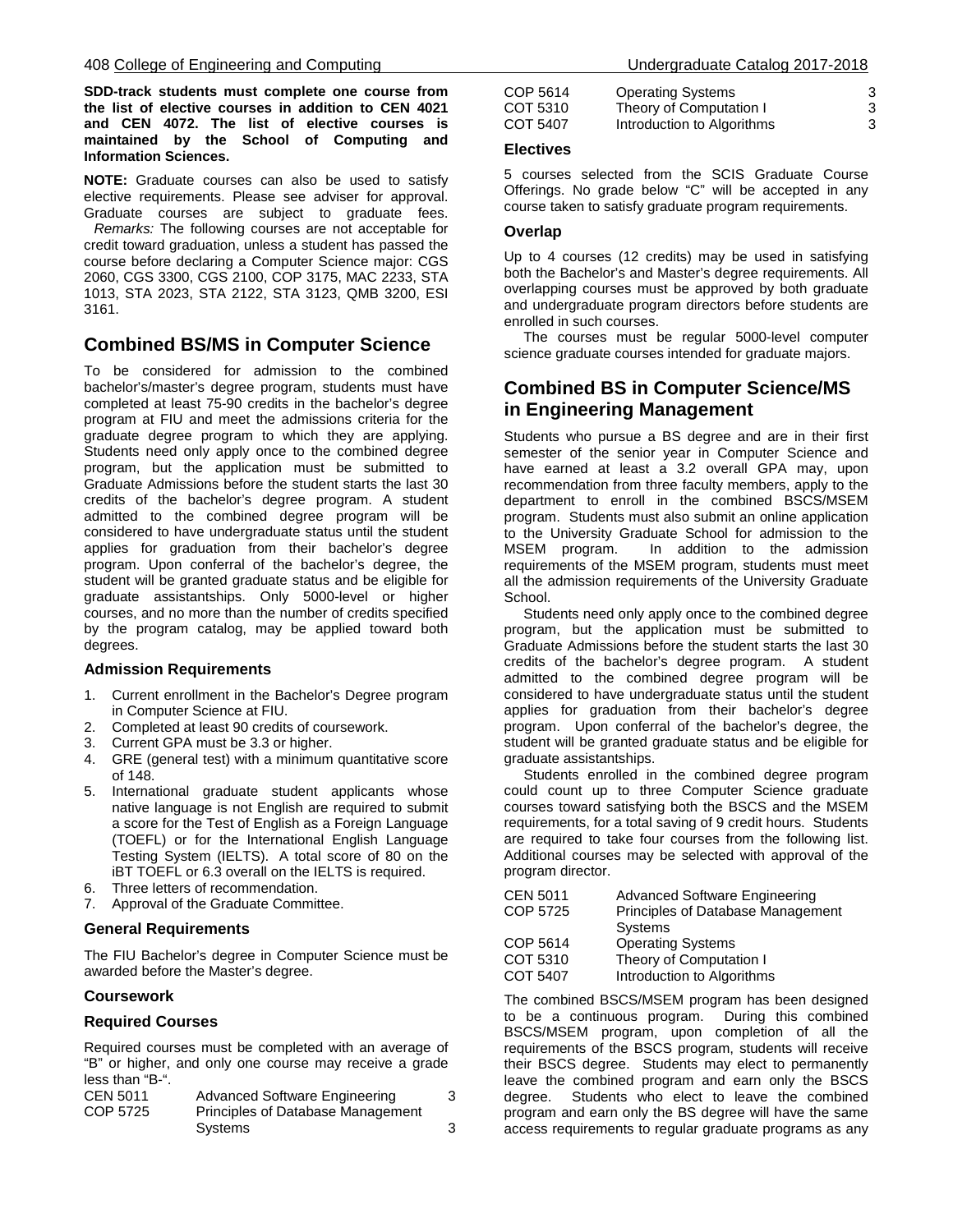other student, but will not be able to use the 9 credit hours in both the BSCS and MSEM degrees.

 For each of the graduate courses counted as credits for both BSCS and MSEM degrees, a minimum grade of "B" is required. Only graduate courses with formal lecture can<br>be counted for both degrees. The students are be counted for both degrees. responsible for confirming the eligibility of each course with their undergraduate advisors.

 Students interested in the combined program should consult with their undergraduate advisor on their eligibility to the program, preferably during their junior year, since appropriate planning of coursework is required in order to achieve the full nine-credit benefit. The student should also meet the MSEM Program Director to learn about the graduate program and available tracks/courses before completing the application form and submitting it to their undergraduate advisor. Final decision for admission to the MSEM program will be made by the University Graduate School upon recommendation by the Engineering Management program director. Applicants will be notified by the Engineering Management Program and the University Graduate School of the decision on their applications.

# **Bachelor of Science in Information Technology**

The School of Computing and Information Sciences offers a Bachelor of Science degree in Information Technology. There are two majors in the program. **1) Information Technology (IT) Major:** The information technology major is for students who want broad coverage of information technology concepts. **2) Software Major:** The software major is for students who want to add a strong theoretical foundation of Computer Science that can be integrated within a vast array of career options.

 The B.S. in Information Technology degree as a first major requires completion of prerequisite courses and required and elective courses as outlined below. All required courses must be completed with a grade of "C" or better. All students must participate in SCIS assessment activities and successfully complete an exit interview prior to graduation.

# **Degree Program Hours: 120**

## **Lower Division**

Students must complete the following courses as part of their course work, preferably during the first 60 credits.

#### **Common Prerequisite Courses and Equivalencies**

| Lyurvalchulca        |                             |  |
|----------------------|-----------------------------|--|
| <b>FIU Course(s)</b> | <b>Equivalent Course(s)</b> |  |
| CGS 2060 or CGS 2100 | CGSXXXX                     |  |
| or CGS 2518          |                             |  |
| COP 2250             | COPXXXX                     |  |
| PSY 2012             | <b>PSYXXXX</b>              |  |
| MAC 1140 or MAC 1147 | <b>MACXXXX</b>              |  |
|                      |                             |  |

*Consult FIU Catalog for double majors coupled with IT Programs. Students would need to take the prerequisites for the other major they select, in addition to the IT prerequisites.*

Courses which form part of the statewide articulation between the State University System and the Florida

College System will fulfill the Lower Division Common Prerequisites.

 For generic course substitutions/equivalencies for Common Program Prerequisites offered at community colleges, state colleges, or state universities, visit: **[http://www.flvc.org](https://www.floridashines.org/partners/common-prerequisite-manual)**, See Common Prerequisite Manual.

# **Required Courses**

# **Common Prerequisites for Both Majors**

All students must have completed the following courses (or equivalent) prior to starting the Information Technology program.

| program.                               |                                              |   |
|----------------------------------------|----------------------------------------------|---|
| CGS 1920                               | Introduction to Computing                    | 1 |
|                                        | or                                           |   |
| COP 1000                               | <b>Computer Science for Everyone</b>         | 3 |
|                                        | or                                           |   |
| <b>IDC 1000</b>                        | Intro to Computer Programming                | 3 |
| CGS 2060                               | Introduction to Microcomputers               | 3 |
|                                        | or                                           |   |
| CGS 2100                               | Introduction to Microcomputer                |   |
|                                        | <b>Applications for Business</b>             | 3 |
|                                        | or                                           |   |
| CGS 2518                               | <b>Computer Data Analysis</b>                | 3 |
| MAC 1140                               | Pre-Calculus Algebra                         | 3 |
|                                        | or                                           |   |
| MAC 1147                               | Pre-Calculus Algebra and Trigonometry        | 3 |
| PSY 2012                               | Introductory Psychology or equivalent        | 3 |
| <b>IT Major-specific Prerequisites</b> |                                              |   |
| COP 2250                               | Programming in Java                          | 3 |
| MAD 1100                               | Mathematics Concepts for Information         |   |
|                                        | Technology                                   | 3 |
|                                        | or                                           |   |
| COT 3100                               | <b>Discrete Structures</b>                   | 3 |
|                                        | <b>Software Major-specific Prerequisites</b> |   |
| COP 2210                               | Computer Programming I                       | 3 |
| MAD 2104                               | <b>Discrete Mathematics</b>                  | 3 |
|                                        | or                                           |   |
| COT 3100                               | <b>Discrete Structures</b>                   | 3 |
|                                        |                                              |   |

## **Upper Division Requirements**

At least 50% of the upper division credits required for the BS in Information Technology must be taken at FIU.

## **Interdisciplinary Courses for Both Majors**

Nine additional credits must be taken outside the School of Computing and Information Sciences. These credits must normally be selected from the courses for a minor or certificate in another discipline. When there is no minor or certificate in the area of the student's interest, a set of courses can be created with the approval of advisers from SCIS and the other area of interest.

## **Common Required Courses for Both Majors**

| Introduction to Human-Computer         |                                                   |
|----------------------------------------|---------------------------------------------------|
| Interaction                            | 3                                                 |
| <b>Computer Operating Systems</b>      | 3                                                 |
| <b>Applied Computer Networking</b>     | 3                                                 |
| Web Site Construction and              |                                                   |
| Management                             | 3                                                 |
| <b>Computing and Network Security</b>  | 3                                                 |
| Information Storage and Retrieval      | 3                                                 |
| <b>Component-Based Software</b>        |                                                   |
| Development                            | 3                                                 |
| Professional and Technical Writing for |                                                   |
| Computing                              | з                                                 |
|                                        | All students must complete the following courses. |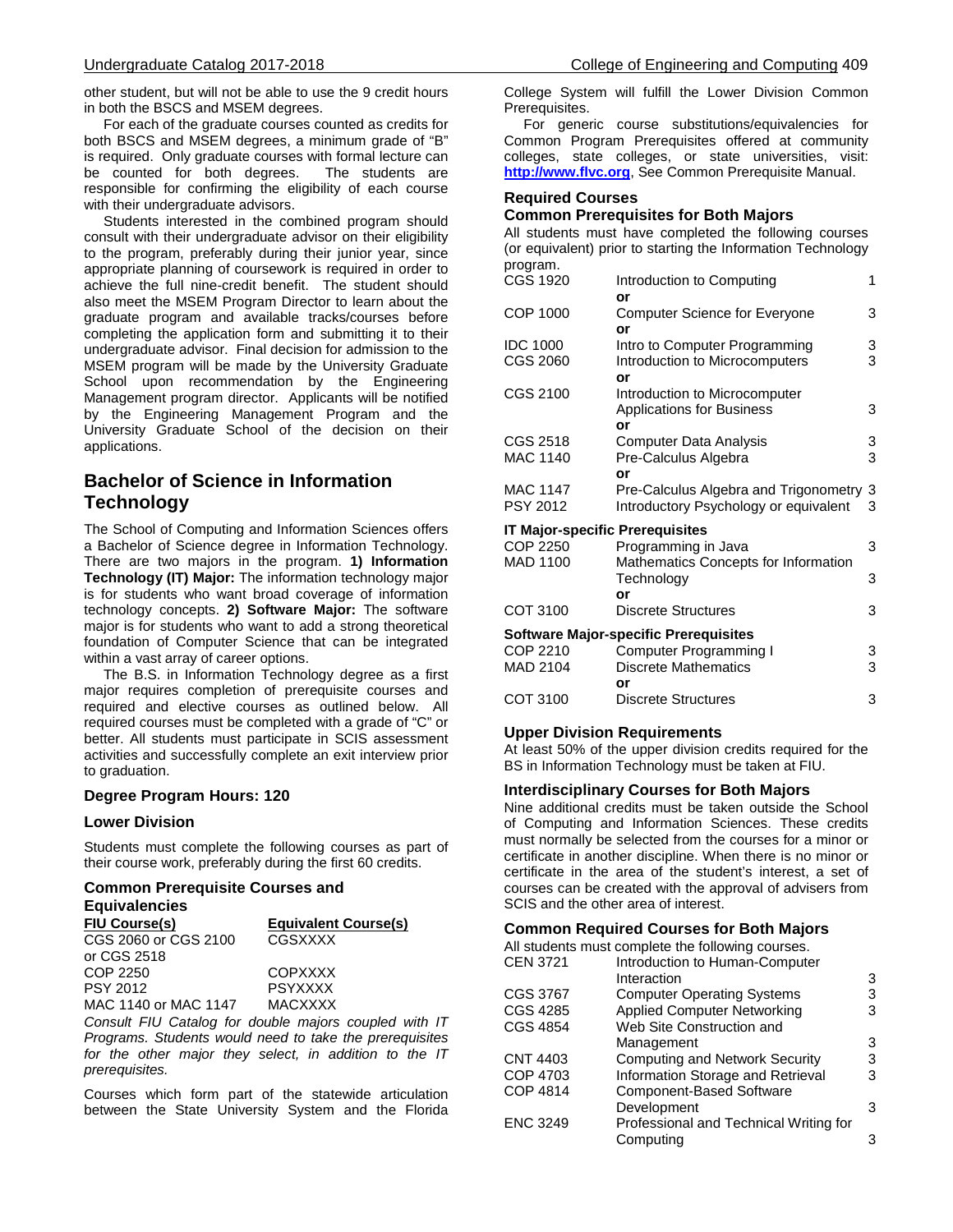CGS 3095 Technology in the Global Arena – *GL* 3

# **Information Technology Electives**

Students in both majors must take information technology electives. The electives are arranged in the following areas of concentration:

- System Administration
- Applied Network Administration
- Application Development
- Databases

# **Information Technology (IT) Major**

# **IT Major-specific Required Course**

Intermediate Java 3

# **IT Major-specific Electives**

Students must complete five electives courses, as follows. Select two areas of concentration and take two courses in each of the chosen concentration areas (four courses). Select the fifth course from any area of concentration.

# **Software Major**

# **Software Major-specific Required Courses**

| CDA 3103 | Fundamentals of Computer Systems | 3 |
|----------|----------------------------------|---|
| COP 3337 | Computer Programming II          | З |
| COP 3530 | Data Structures                  | 3 |
| COP 4338 | Computer Programming III         | 3 |

# **Software Major-specific Electives**

Students must select one area of concentration and complete two elective courses in that area.

# **Free Electives for Both Majors**

All students must complete nine additional credits of general electives.

# **Combined BS in Information Technology/MS in Engineering Management**

Students who pursue a BS degree and are in their first semester of the senior year in Information Technology and have earned at least a 3.2 overall GPA may, upon recommendation from three faculty members, apply to the department to enroll in the combined BSIT/MSEM program. Students must also submit an online application to the University Graduate School for admission to the MSEM program. In addition to the admission requirements of the MSEM program, students must meet all the admission requirements of the University Graduate School.

 Students need only apply once to the combined degree program, but the application must be submitted to Graduate Admissions before the student starts the last 30 credits of the bachelor's degree program. A student admitted to the combined degree program will be considered to have undergraduate status until the student applies for graduation from their bachelor's degree program. Upon conferral of the bachelor's degree, the student will be granted graduate status and be eligible for graduate assistantships.

 Students enrolled in the combined degree program could count up to three Management Electives toward

their nine "interdisciplinary credits" in the BSIT degree program, for a total saving of 9 credit hours.

| ACG 6026 | <b>Accounting for Managers</b>        |
|----------|---------------------------------------|
|          |                                       |
| EIN 5359 | <b>Industrial Financial Decisions</b> |
| FIN 6406 | Corporate Finance                     |
| MAN 6167 | Leadership in a Global Environment    |
| MAN 6209 | Organization Design and Behavior      |
| MAN 6501 | <b>Operations Management</b>          |
| MAN 6830 | Organization Information Systems      |
| MAR 6805 | <b>Marketing Management</b>           |
|          |                                       |

 The combined BSIT/MSEM program has been designed to be a continuous program. During this combined BSIT/MSEM program, upon completion of all the requirements of the BSIT program, students will receive their BSIT degree. Students may elect to permanently leave the combined program and earn only the BSIT degree. Students who elect to leave the combined program and earn only the BS degree will have the same access requirements to regular graduate programs as any other student, but will not be able to use the 9 credit hours in both the BSIT and MSEM degrees.

 For each of the graduate courses counted as credits for both BSIT and MSEM degrees, a minimum grade of "B" is required. Only graduate courses with formal lecture can<br>be counted for both degrees. The students are be counted for both degrees. responsible for confirming the eligibility of each course with their undergraduate advisors.

 Students interested in the combined program should consult with their undergraduate advisor on their eligibility to the program, preferably during their junior year, since appropriate planning of coursework is required in order to achieve the full nine-credit benefit. The student should also meet the MSEM Program Director to learn about the graduate program and available tracks/courses before completing the application form and submitting it to their undergraduate advisor. Final decision for admission to the MSEM program will be made by the University Graduate School upon recommendation by the Engineering Management program director. Applicants will be notified by the Engineering Management Program and the University Graduate School of the decision on their applications.

# **Bachelor of Arts in Information Technology**

# **Degree Program Hours: 120**

The School of Computing and Information Sciences offers a Bachelor of Arts degree in Information Technology as a second major or as a second Bachelor Degree. This program is open to those students who are enrolled in and will be completing another bachelor degree program or those who already have a bachelor degree from an accredited institution. Computer Science and Computer Engineering are not accepted as the primary major at this time.

 The B.A. in Information Technology degree as a second major requires completion of prerequisite courses and 30 credit hours (10 courses) of required and elective courses as outlined below. All required courses must be completed with a grade of "C" or better.

# **Lower Division Preparation**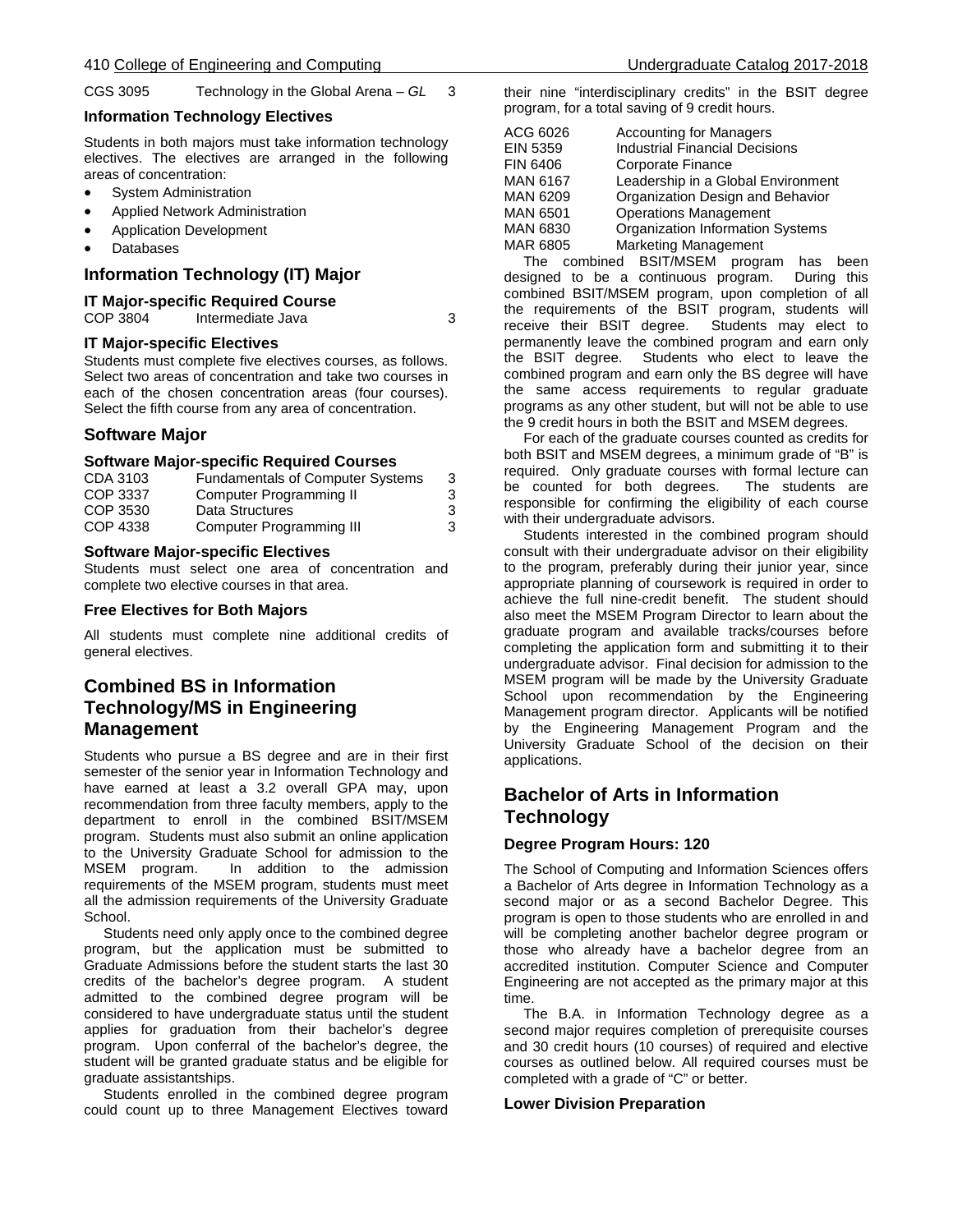To qualify for admission to the program, FIU undergraduates must have met all the University Core Curriculum requirements, completed 60 semester hours, must have a different primary major or a previous Bachelor degree, and must be otherwise acceptable into the program.

 As part of the 60 semester hours of lower division course work necessary to enter this upper division major, note the following recommendations or course requirements, or both.

# **Common Prerequisite Courses and Equivalencies**

Courses which form part of the statewide articulation between the State University System and the Florida College System will fulfill the Lower Division Common Prerequisites.

 For generic course substitutions/equivalencies for Common Program Prerequisites offered at community colleges, state colleges, or state universities, visit: **[http://www.flvc.org](https://www.floridashines.org/partners/common-prerequisite-manual)**, See Common Prerequisite Manual. The Common Prerequisite Manual does not include a sheet for this program.

# **Required Courses**

# **Common Prerequisites**

All students must have completed the following courses (or equivalent) prior to starting the Information Technology program.

| CGS 2060        | Introduction to Microcomputers       | 3 |
|-----------------|--------------------------------------|---|
|                 | or                                   |   |
| CGS 2100        | Introduction to Microcomputer        |   |
|                 | <b>Applications for Business</b>     | 3 |
|                 | or                                   |   |
| CGS 2518        | Computer Data Analysis               | 3 |
| COP 2250        | Programming in Java                  | 3 |
| <b>MAD 1100</b> | Mathematics Concepts for Information |   |
|                 | Technology                           | 3 |
|                 | or                                   |   |
| COT 3100        | <b>Discrete Structures</b>           |   |
|                 |                                      |   |

# **Upper Division Requirements**

At least 50% of the upper division credits required for the BA in Information Technology must be taken at FIU.

# **Required Courses**

All students must complete the following courses (18 credits).

| $110$ creditor. |                                    |   |
|-----------------|------------------------------------|---|
| <b>CEN 3721</b> | Introduction to Human-Computer     |   |
|                 | Interaction                        | 3 |
| CGS 3767        | <b>Computer Operating Systems</b>  | 3 |
| CGS 4285        | <b>Applied Computer Networking</b> | 3 |
| <b>CGS 4854</b> | Web Site Construction and          |   |
|                 | Management                         | 3 |
| COP 3804        | Intermediate Java                  | 3 |
| COP 4703        | Information Storage and Retrieval  | 3 |
|                 |                                    |   |

# **Information Technology Electives**

All students must complete 2 courses (6 credits) from the following.

| 3 |
|---|
| 3 |
| 3 |
| 3 |
| 3 |
|   |

| COP 4655 | <b>Mobile Application Development</b> | 3 |
|----------|---------------------------------------|---|
| COP 4722 | <b>Survey of Database Systems</b>     | з |
| COP 4813 | Web Application Programming           | 3 |
| COP 4814 | <b>Component-Based Software</b>       |   |
|          | Development                           | 3 |
| CTS 4348 | Unix System Administration            | 3 |
| CTS 4408 | Database Administration               | 3 |
|          |                                       |   |

# **Cognate Electives**

All students must complete 2 additional elective courses (6 credits). Students who are completing their major concurrent with their IT degree must choose their cognate elective courses from a list of designated courses from the department of their primary major. Students who have received their first Bachelor Degree prior to enrolling in the IT program must instead choose an additional two courses from the list of IT elective courses.

# **Minor in Computer Science**

A minor program is an arrangement of courses enabling a student to develop a degree of expertise and knowledge in an area of study in addition to his or her major academic program of study. A student with a major that has a significant overlap with Computer Science must first obtain permission from a CS advisor.

# **Required Courses**

| CDA 3103<br>COP 2210<br>COP 3337  | <b>Fundamental of Computer Systems</b><br><b>Computer Programming I</b><br>Computer Programming II | 3<br>4<br>3 |
|-----------------------------------|----------------------------------------------------------------------------------------------------|-------------|
| Plus two from the following list: |                                                                                                    |             |
| CAP 4770                          | Introduction to Data Mining                                                                        | 3           |
| CDA 4101                          | <b>Structured Computer Organization</b>                                                            | 3           |
| <b>CEN 4010</b>                   | Software Engineering I                                                                             | 3           |
| CNT 4713                          | Net-centric Computing                                                                              | 3           |
| COP 3530                          | Data Structures                                                                                    | 3           |
| <b>COP 4226</b>                   | Advanced Windows Programming                                                                       | 3           |
| COP 4338                          | Programming III                                                                                    | 3           |
| <b>COP 4520</b>                   | Introduction to Parallel Computing                                                                 | 3           |
| COP 4555                          | Principles of Programming Languages                                                                | 3           |
| COP 4604                          | Advanced Unix Programming                                                                          | 3           |
| COP 4710                          | Database Management                                                                                | 3           |
| COT 3541                          | Logic for Computer Science                                                                         | 3           |
|                                   |                                                                                                    |             |

Students should ensure that he or she has the necessary prerequisites for the chosen courses. At least nine of the credits for the minor must be taken from SCIS. Four of the minor courses cannot be courses that may be applied to the major program of the student.

# **Course Descriptions**

**Definition of Prefixes**<br>CAP-Computer *Applications*; CDA-Computer Design/Architecture; CEN-Computer Software Engineering; CGS-Computer General Studies; CIS-Computer Information Systems; CNT-Computer Networks; COP-Computer Programming; COT-Computing Theory; CTS-Computer Technology and Skills; IDC-Interdisciplinary Computing; IDS-Interdisciplinary Studies. Courses that meet the University's Global Learning requirement are identified as GL.

**CAP 4104 Human-Computer Interaction (3).** HCI foundations, user-centered interaction design, prototyping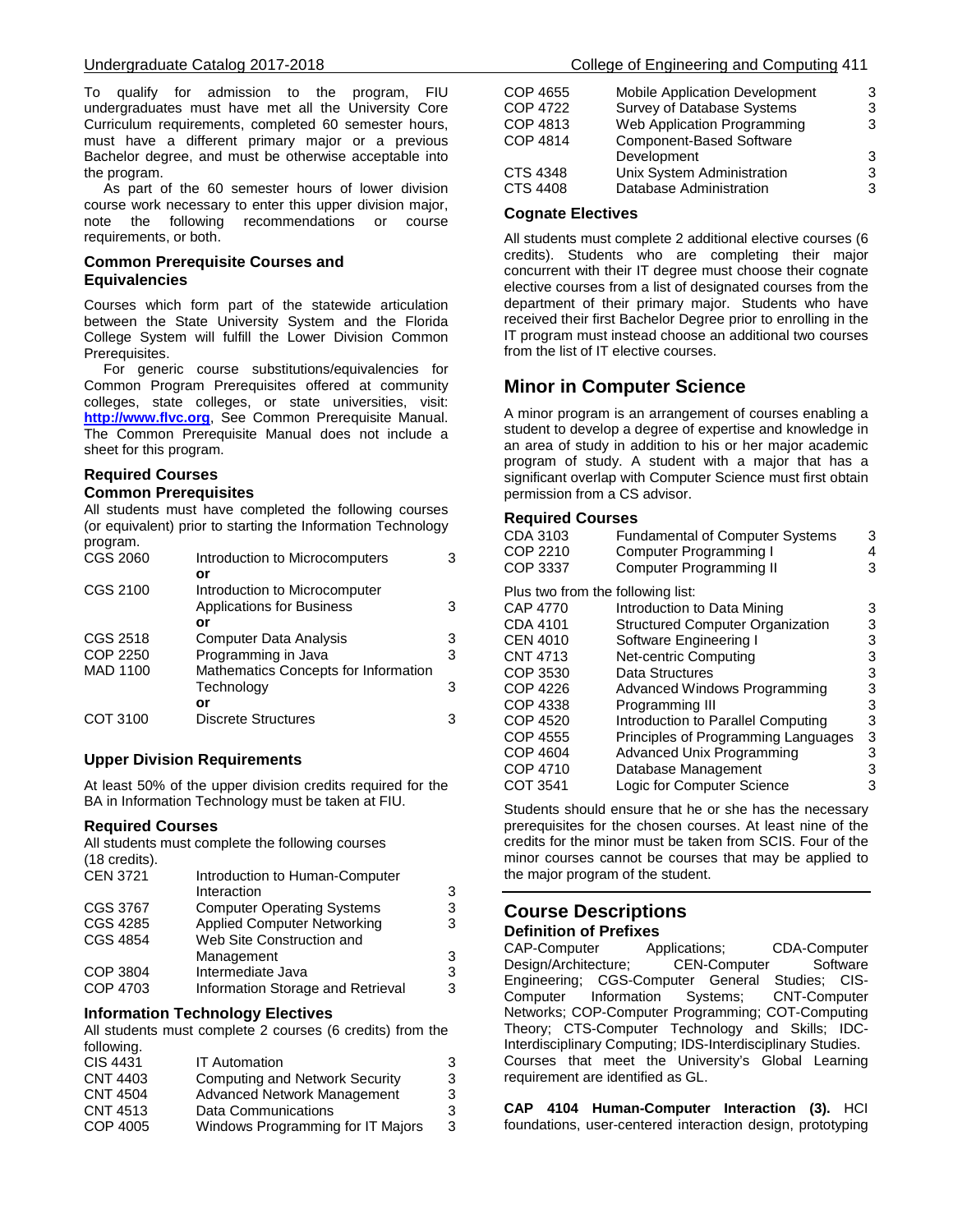and programming interactive systems, qualitative and quantitative evaluation techniques, designing multimodal interfaces.

**CAP 4453 Introduction to Robot Vision (3).** Perspective and orthographic projections; the processing of edges, regions, motion, shading, texture, object detection, recognition, and machine learning. Prerequisites: COP 3530 and MAC 2312.

**CAP 4506 Introduction to Game Theory (3).** Introduction to all major topics of game theory, including game representations, solution concepts, algorithms & complexity, repeated games, learning, auctions, voting, applications to many disciplines. Prerequisites: MAC 2312 or Permission of the Instructor.

**CAP 4612 Introduction to Machine Learning (3).** Topics will include concepts, principles, and approaches of machine learning, including classification, clustering, structured models and recommendation system. Prerequisites: COP 3530 and STA 3033.

**CAP 4630 Artificial Intelligence (3).** Introduction to all major topics in artificial intelligence, including search, logic, optimization, constraint satisfaction, planning, probabilistic reasoning, multiagent systems, machine learning**.** Prerequisite: COP 3530

**CAP 4641 Natural Language Processing (3).** The concepts and principles of computer processing of natural language, including linguistic phenomena, formal methods, and applications. Prerequisite: COP 3530.

**CAP 4710 Principles of Computer Graphics (3).** A first course in algorithms/techniques for image generation devices, geometric transformations/matrics, algorithms for hidden surfaces, ray tracing, advanced rendering. Programming with standard graphics interface. Prerequisites: COP 3337 and MAC 2312. This course will have additional fees.

**CAP 4770 Introduction to Data Mining (3).** Data mining applications, data preparation, data reduction and various data mining techniques such as association, clustering, classification, anomaly detection. Prerequisite: COP 3530. Corequisite: COP 4710.

**CAP 4783 Management of Datacenter Systems (3).** Topics include the concepts and principles of warehousescale computer system and datacenter management, including workload, software/hardware infrastructure, power and cost. Prerequisite: CGS 3767.

**CAP 5011 Multimedia Systems and Applications (3).** Course covers organization of multimedia systems, data representation, quality of service, scheduling algorithms, synchronization and tele-communication of multimedia streams. Prerequisite: COP 4610.

**CAP 5109 Advanced Human-Computer Interaction (3).** Fundamental concepts of human-computer interaction, cognitive models, user-centered design principles, evaluation techniques, and emerging technologies in various contexts and domains.

**CAP 5507 Game Theory (3**). Game representations, solution concepts, algorithms & complexity, repeated games, learning, auctions, voting application to many disciplines. Familiarity with mathematical proofs would be helpful.

**CAP 5510C Introduction to Bioinformatics (3).** Introduction to bioinformatics; algorithmic, analytical and predictive tools and techniques; programming and visualization tools; machine learning; pattern discovery; analysis of sequence alignments, phylogeny data, gene expression data, and protein structure. Prerequisites: COP 3530 or equivalent and STA 3033 or equivalent.

**CAP 5602 Introduction to Artificial Intelligence (3).**  Presents the basic concepts of AI and their applications to game playing, problem solving, automated reasoning, natural language processing and expert systems. Prerequisite: COP 3530. This course will have additional fees.

**CAP 5610 Introduction to Machine Learning (3).**  Decision trees, Bayesian learning, reinforcement learning as well as theoretical concepts such as inductive bias, the PAC learning, minimum description length principle. Prerequisite: Graduate standing.

**CAP 5627 Affective Intelligent Agents (3).** Design and implementation methods using artificial intelligence (AI) techniques, human-computer interaction (HCI) principles, emotion theories; applications, e.g. health informatics, education, games. Prerequisites: Graduate standing or permission of the instructor.

**CAP 5640 Graduate Introduction to Natural Language Processing (3).** The concepts and principles of computer processing of natural language, including linguistic phenomena, formal methods, and applications. Students will conduct an independent research project. Prerequisites: M.S. or Ph.D. standing or permission of the instructor.

**CAP 5701 Advanced Computer Graphics (3).** Advanced topics in computer graphics: system architecture, interactive techniques, image synthesis, current research areas. Prerequisites: COP 3530 and CAP 3710 or equivalent, or by permission. This course will have additional fees.

**CAP 5738 Data Visualization (3).** Advanced class on data visualization principles and techniques. Students propose, implement, and present a project with strong collaborative and visual components.

**CAP 5768 Introduction to Data Science (3).** Foundations of databases, analytics, visualization and management of data. Practical data analysis with applications. Introduction to Python, SQL, R, and other specialized data analysis toolkits. Prerequisites: STA 3164 or equivalent.

**CAP 5771 Principles of Data Mining (3).** Introduction to data mining concepts, knowledge representation, inferring rules, statistical modeling, decision trees, association rules, classification rules, clustering, predictive models, and instance-based learning. Prerequisites: COP 4710 and STA 3033.

**CDA 3003 Microcomputer Organization (3).** A study of the hardware components of modern microcomputers and their organization. Evaluation and comparison of the various microcomputer systems. Not acceptable for credit for Computer Science Majors. Prerequisite: COP 2250. This course will have additional fees.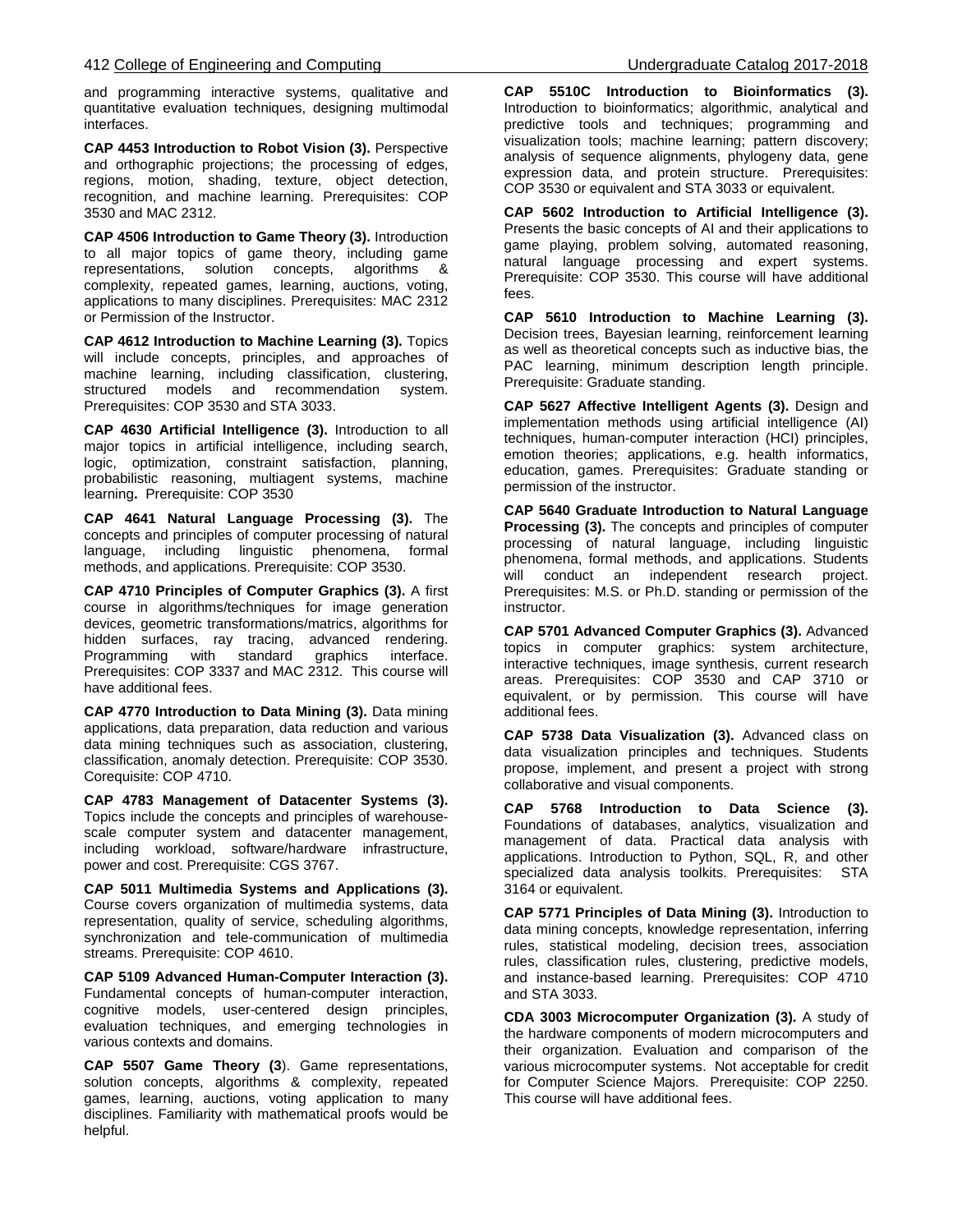**CDA 3103 Fundamentals of Computer Systems (3).** Overview of computer systems organization. Data representation. Machine and assembly language programming. Prerequisites: COP 2210 or equivalent. This course will have additional fees.

**CDA 4101 Structured Computer Organization (3).**  Covers the levels of organization in a computer: Design of memory, buses, ALU, CPU; design of microprogram. Covers virtual memory, I/O, multiple processes, CISC, RISC and parallel architectures. Prerequisites: CDA 3103, COP 3337 and (MAD 2104 or COT 3100). This course will have additional fees.

**CDA 4400 Computer Hardware Analysis (3).** The study of hardware functions of a basic computer. Topics include logic elements, arithmetic logic units, control units, memory devices, organization and I/O devices. Prerequisite: CDA 4101.

**CDA 4625 Introduction to Mobile Robotics (3).** A first course on the theoretical and practical aspects of mobile robotics. Topics include locomotion, kinematics, sensing and perception, localization and mapping, planning and navigation. Prerequisites: COP 3530 and STA 3033.

**CDA 5655 Virtualized Systems (3).** Topics include the concepts and principles of virtualization and the mechanisms and techniques of building virtualized systems, from individual virtual machines to virtualized networked infrastructure. Prerequisites: COP 4610 or permission of the instructor.

**CEN 3721 Introduction to Human-Computer Interaction (3).** Fundamental concepts of humancomputer interaction, cognitive models, user-centered design principles and evaluation, emerging technologies. Prerequisites: COP 2210 or COP 2250 or equivalent.

**CEN 4010 Software Engineering I (3).** Software Process Model, software analysis and specification, software design, testing. Prerequisites: CGS 3095, COP 3530, and COP 4710. Corequisite: CNT 4713. This course will have additional fees.

**CEN 4012 Software Design and Development Project (3).** Students design, implement, document, and test software systems working in faculty supervised project teams and utilizing knowledge obtained in previous courses. Required for Software Design and Development track. Prerequisite: CEN 4010. This course will have additional fees.

**CEN 4021 Software Engineering II (3).** Issues underlying the successful development of large scale software projects: Software Architectures; Software Planning and Management; Team Structures; Cost Estimation. Prerequisite: CEN 4010. This course will have additional fees.

**CEN 4072 Fundamentals of Software Testing (3).** Fundamentals of software testing. Topics include: test plan creation, test case generation, program inspections, specification-based and implementation-based testing, GUI testing, and testing tools. Prerequisite: COP 3530.

**CEN 4083 Introduction to Cloud Computing (3).** Topics include the concepts and principles of cloud computing and the techniques of using cloud systems and developing cloud applications. Prerequisites: CNT 4713 and CDA 4101 or permission of the instructor.

**CEN 5011 Advanced Software Engineering (3).** This course deals with the design of large scale computer programs. Included are topics dealing with planning design, implementation, validation, metrics, and the management of such software projects. Prerequisite: CEN 4010. This course will have additional fees.

**CEN 5064 Software Design (3).** Study of object-oriented analysis and design of software systems based on the standard design language UML; case studies. Prerequisite: CEN 5011.

**CEN 5076 Software Testing (3).** Tools and techniques to validate software process artifacts: model validation,<br>software metrics, implementation-based testing, software metrics, implementation-based testing, specification-based testing, integration and systems testing. Prerequisites: CEN 4010 or CEN 5011.

**CEN 5079 Secure Application Programming (3).** Development of applications that are free from common security vulnerabilities, such as buffer overflow, SQL injection, and cross-site scripting attacks. Emphasis is on distributed web applications. Prerequisite: Graduate standing.

**CEN 5082 Grid Enablement of Scientific Applications (3).** Fundamental principles and applications of highperformance computing and parallel programming using OpenMP, MPI, Globus Toolkit, Web Services, and Grid Services. Prerequisites: Graduate standing or permission of the instructor.

**CEN 5087 Software and Data Modeling (3).** Essential software and data modeling methods and techniques such as UML, XML, and ER. Prerequisite: Graduate standing.

**CEN 5120 Expert Systems (3).** Introduction to expert systems, knowledge representation techniques and construction of expert systems. A project such as the implementation of an expert system in a high level AIlanguage is required. Prerequisite: COP 3530 or permission of the instructor. This course will have additional fees.

**CGS 1920 Introduction to Computing (1).** Overview of the computing field to students, research programs and career options.

**CGS 2060 Introduction to Microcomputers (3).** A hands-on study of microcomputer software packages for applications such as operating system, word processing, spreadsheets, and database management. For students without a technical background. Not acceptable for credit for Computer Science majors.

**CGS 2100 Intro to Microcomputer Applications for Business (3).** A hands-on study of spreadsheet and database management packages for business students without a technical background. Not acceptable for credit for Computer Science majors.

**CGS 2518 Computer Data Analysis (3).** A hands-on study of how to use a modern spreadsheet program to analyze data, including how to perform queries, summarize data, and solve equations. For non-technical students. Not acceptable for CS students.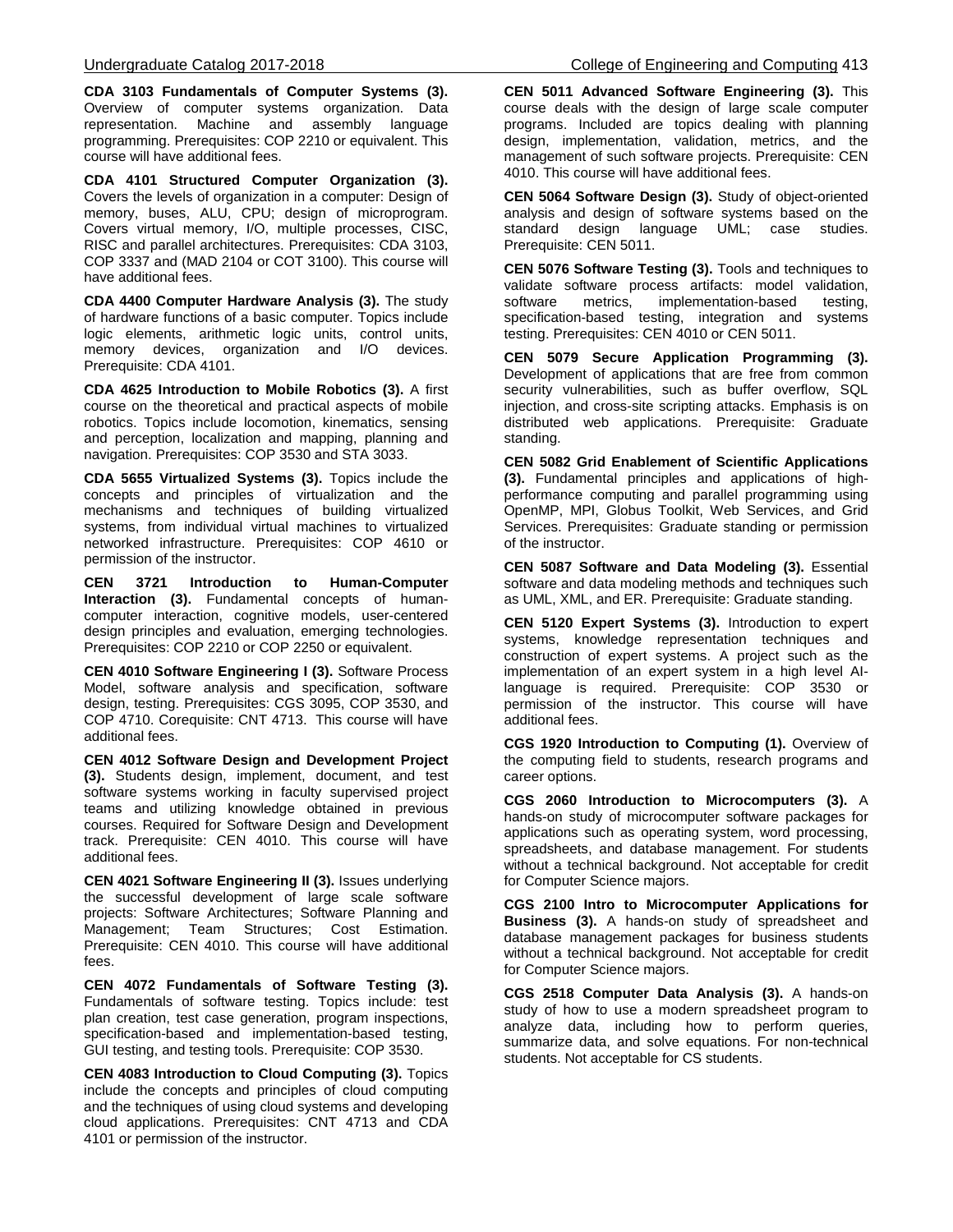**CGS 3092 Professional Ethics and Social Issues in Computing (1).** Ethical, legal, social issues and the responsibility of computer professionals. Codes of conduct, risks and reliability, responsibility, liability, privacy, security, free speech issues. Prerequisites: ENC 3213 and (COP 2210 or COP 2250).

**CGS 3095 Technology in the Global Arena –** *GL* **(3).** Legal, ethical, social impacts of computer technology on society, governance, quality of life: intellectual property, privacy, anonymity, professionalism, social identity in the U.S. and globally. Prerequisites: COP 2250 or COP 2210 and ENC 3213 or ENC 3249.

**CGS 3416 Web-based Programming (3).** A programming course in Java with emphasis on web-based applications: Applets; Components; Servlets; Java Beans. Not acceptable for credit for Computer Science majors. Prerequisites: COP 2250 and MAD 1100. This course will have additional fees.

**CGS 3559 Using the Internet (1).** Internet history and importance. What is available on the Net. Tools such as email, listserves, telnet, ftp, Archie, Veronica, Gopher, netfind, the World Wide Web, Wais, and Mosaic. Nontechnical. Prerequisite: CGS 2060 or equivalent.

**CGS 3767 Computer Operating Systems (3).** Introduction to fundamental concepts of operating systems and their implementation in UNIX and Windows. Prerequisites: COP 2250 or COP 2210. This course will have additional fees.

**CGS 4285 Applied Computer Network (3).** Principles of computer network design, operation and management. Network protocols. Network configuration. Network security. Not acceptable for credit for Computer Science majors. Prerequisite: CGS 3767. This course will have additional fees.

**CGS 4365 Knowledge-Based Management Systems (3).** Introduction to knowledge-based and expert systems. Knowledge acquisition, knowledge representation, and creation of expert system. Not acceptable for credit for Computer Science majors. Prerequisite: COP 4703. This course will have additional fees.

**CGS 4854 Website Construction and Management (3).**  The fundamentals of creating and maintaining a website. Installation and maintenance of a web-server. Techniques for building multimedia interactive web-pages. Not acceptable for credit for Computer Science majors. Prerequisites: CGS 3767 and (COP 3804 or COP 3337). This course will have additional fees.

**CGS 5166 Introduction to Bioinformatics Tools (2).**  Introduction to bioinformatics; analytical and predictive tools; practical use of tools for sequence alignments, phylogeny, visualizations, patterns discovery, gene expression analysis, and protein structure. Prerequisite: PCB 6025 or equivalent.

**CIS 3900 Independent Study (1-5).** Individual conferences, assigned readings, and reports on independent investigations.

**CIS 3930 Special Topics (1-5).** A course designed to give groups of students an opportunity to pursue special studies not otherwise offered.

**CIS 4431 IT Automation (3).** IT automation: mgmt models, auditing, assets, change mgmt, network monitoring, OS imaging, patch mgmt, help desk, remote control, user state mgmt, end-point security, backup, disaster recovery. Prerequisite: CGS 3767. Corequisite: CGS 4285 or permission of the instructor.

**CIS 4905 Independent Study (1-20).** Individual conferences, assigned readings, and reports on independent investigations.

**CIS 4911 Senior Project (3).** Students work on faculty supervised projects in teams of up to 5 members to design and implement solutions to problems utilizing knowledge obtained across the spectrum of Computer Science courses. Prerequisites: CEN 4010 and permission of the instructor.

**CIS 4912 Research Experience for Undergraduate Students (0-9).** Participation in ongoing research in the research centers of the school.

**CIS 4930 Special Topics (1-3).** A course designed to give groups of students an opportunity to pursue special studies not otherwise offered.

**CIS 5027 Computer Systems Fundamentals (3).** Fundamentals concepts of IT Systems: operating systems, networking, distributed systems, platform technologies, web services and human-computer interaction. Covers design principles, algorithms and implementation techniques. Prerequisite: Graduate standing.

**CIS 5208 Social, Economic, and Policy Aspects of Cybersecurity (3).** The broader human context of cybersecurity, from the perspective of society, economics, and policy. Prerequisite: Graduate standing.

**CIS 5346 Storage Systems (3).** Introduction to storage systems, storage system components, storage<br>architecture, devices, trends and applications, architecture, devices, trends and applications, performance, RAID, MEMS and portable storage, file-<br>systems, OS storage management. Prereguisite: systems, OS storage management. Graduate standing.

**CIS 5370 Principles of Cybersecurity (3).** Cybersecurity algorithms, techniques. Mathematical foundations. Symmetric and public key encryption. Authentication, key infrastructure, certificates. Covert channels. Access control. Vulnerabilities. Prerequisite: Graduate standing.

**CIS 5372 Fundamentals of Computer Security (3).** Information assurance algorithms and techniques. Security vulnerabilities. Symmetric and public key<br>encryption. Authentication and Kerberos. Key encryption. Authentication and Kerberos. Key infrastructure and certificate. Mathematical foundations. Prerequisite: Graduate standing.

**CIS 5373 Systems Security (3).** Risk, Trust, and Threat models; Types of Attacks; Safe Programming Techniques; Operating System Mechanisms, Virtual Machine Systems; Hardware Security Enforces; Application Security; Personal Security. Prerequisite: CIS 5372.

**CIS 5374 Information Security and Privacy (3).** Information Security Planning, Planning for Contingencies, Policy, Security Program, Security Management Models, Database Security, Privacy, Information Security Analysis, Protection Mechanism. Prerequisite: CIS 5372.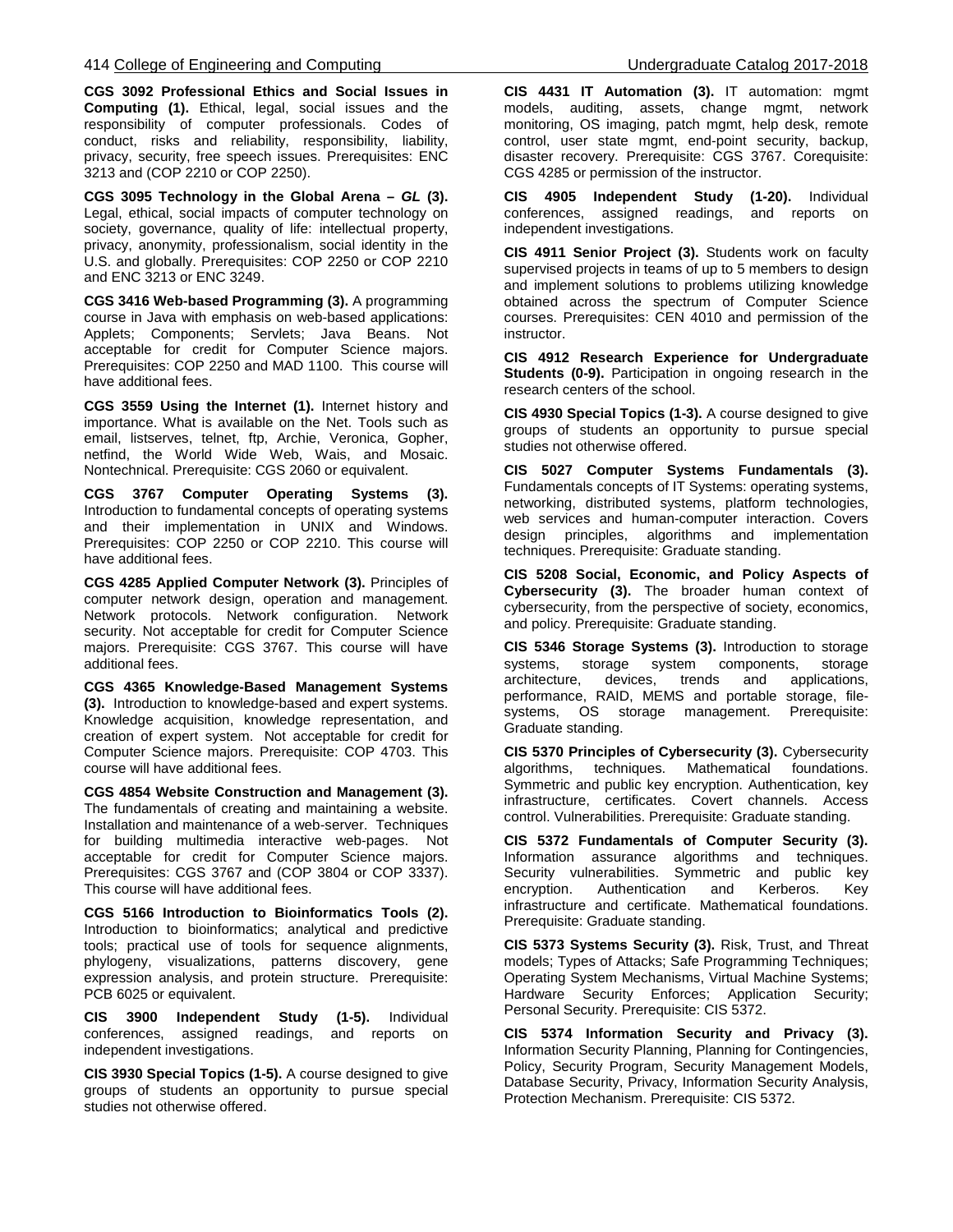**CIS 5432 Advanced IT Automation (3).** Advanced topics in system/network management including monitoring, help desk, antivirus, anti-malware, backup, disaster recovery, discovery, audit, remote control, automated response, policies, and reports. Prerequisites: CIS 4431 or permission of the instructor.

**CIS 5900 Independent Study (1-10).** Individual conferences, assigned readings, and reports on independent investigations.

**CIS 5910 Project Research (1-6).** Advanced undergraduate or master's level research for particular projects. Repeatable. Prerequisite: Permission of Department.

**CIS 5915 Research Experience for Graduate Students (0-9).** Participation in ongoing research in the research centers of the school.

**CIS 5931 Special Topics (1-3).** A course designed to give groups of students an opportunity to pursue special studies not otherwise offered.

**CNT 4403 Computing and Network Security (3).** Fundamental concepts and principles of computing and network security, symmetric and asymmetric cryptography, hash functions, authentication, firewalls and intrusion detection, and operational issues. Prerequisites: COP 3804 or COP 3337 and CGS 4285.

**CNT 4406 Network Security and Cryptography (3).** Symmetric and public key cryptography, IPSec, SSL, password management, firewalls, intrusion detection, wireless security, anonymizers, spam, phishing, malware and network attacks. Prerequisites: COP 4338 or CNT 4713.

**CNT 4504 Advanced Network Management (3).** Advanced principles of modern internetworking network design and implementation. Hands on experience with routers and switches and core Internet support protocols. Prerequisite: CNT 4513.

**CNT 4513 Data Communications (3).** Study Computer network models and protocol layers. Topics include: error handling, frames, broadcast networks, channel allocation; network routing algorithms, internetworking, TCP/IP, ATM protocols. Prerequisites: COP 3804 or COP 3337 and CGS 4285.

**CNT 4603 Windows System Administration (3).** An examination of operating systems and applications installation, configuration, and maintenance, including client-server services, server administration and management, and user/group management. Prerequisite: CGS 3767.

**CNT 4713 Net-centric Computing (3).** This course covers networking fundamentals, network security, network applications, mobile and wireless computing. The course focuses on network programming, including sockets and web programming concepts. Prerequisite: COP 4338.

**COP 1000 Introduction to Computer Programming (3).** Uses graphics and animation in a media programming environment to teach problem solving and programming concepts to students with no prior experience. May not be taken after COP 2210 or COP 2250.

**COP 2210 Computer Programming I (4).** A first course in computer science that uses a structured programming language to study programming and problem solving on the computer. Includes the design, construction and analysis of programs. Student participation in a closed instructional lab is required. This course will have additional fees.

**COP 2250 Programming in Java (3).** A first course in programming for IT majors. Syntax and semantics of Java. Classes and Objects. Object oriented program development. Not acceptable for credit for Computer Science majors. This course will have additional fees.

**COP 2270 C for Engineers (3).** A first course in programming geared for engineering and natural science students that describes the syntax and semantics of ANSI C programming language. Includes developing algorithms and writing for problems in engineering and science.

**COP 3175 Programming in Visual Basic (3).** An introduction to Visual Basic programming with emphasis on Business Applications. Not acceptable for credit for Computer Science majors. Prerequisites: CGS 2100 or CGS 2060. This course will have additional fees.

**COP 3337 Computer Programming II (3).** An intermediate level course in Object Oriented programming. Topics include primitive types, control structures, strings arrays, objects and classes, data abstraction inheritance polymorphism and an introduction to data structures. Prerequisites: COP 2210 or EEL 2880. This course will have additional fees.

**COP 3353 Introduction to Using Unix/Linux Systems (3).** Techniques of Unix/Linux systems. Basic use, file system structure, process system structure, unix tools (regular expressions, grep, find), simple and complex shell scripts, Xwindows. Not acceptable for credit for Computer Science majors. Prerequisites: COP 2210 or COP 2250 or equivalent. This course will have additional fees.

**COP 3465 Data Structures for IT (3).** Basic concepts of running time of a program, data structures including lists, stacks, queues, binary search trees, and hash tables, and internal sorting. Not acceptable for credit for CS majors. Prerequisite: Programming II (IT). This course will have additional fees.

**COP 3530 Data Structures (3).** Basic concepts of data organization, running time of a program, abstract types, data structures including linked lists, nary trees, sets and graphs, internal sorting. Prerequisites: COP 3337 and (MAD 2104 or COT 3100). This course will have additional fees.

**COP 3804 Intermediate Java Programming (3).** A second course in Java programming. Continues Programming in Java by discussing object-oriented programming in a more detail, with larger programming projects and emphasis on inheritance. Not acceptable for credit for CS majors. Prerequisites: COP 2250 or COP 2210. This course will have additional fees.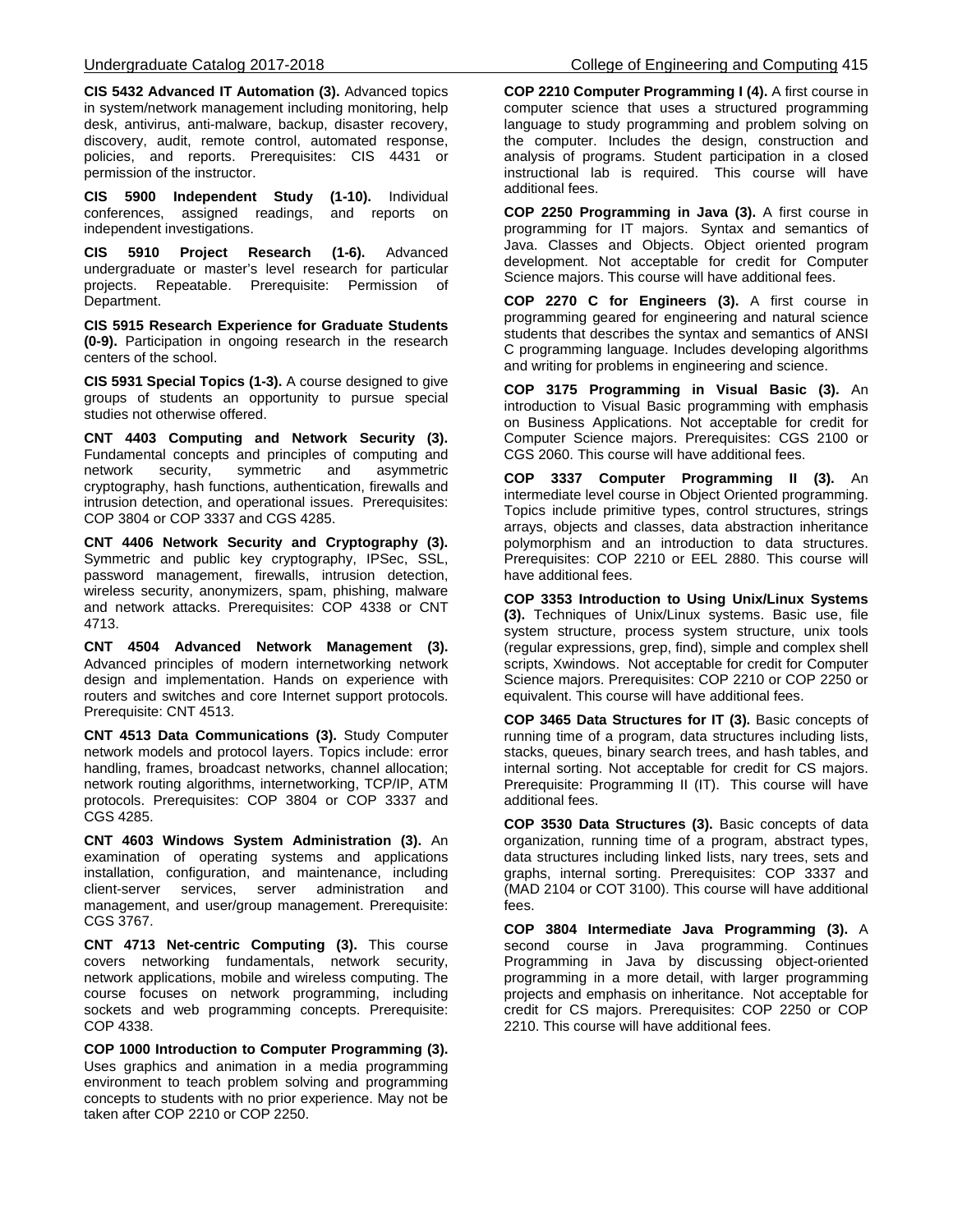**COP 3832 Advanced Web Server Communication (3).** Maintain a web server on the Internet. Learn HTML, PERL, Javascript. Configure the Apache web server. Write interactive server scripts. Discuss Web security & ASP. Use Java applets and ActiveX controls. Prerequisites: CGS 3559, COP 2210 or equivalents. This course will have additional fees.

**COP 3835 Designing Web Pages (3).** Designing basic pages for display on the World Wide Web. Fundamental design elements and contemporary design tools are discussed. Computer literacy is expected.

**COP 3949 Cooperative Education in Computing (1-3).** Cooperative Internship for Computer Science and Information Technology majors. May not be used for Computer Science or Information Technology elective credit. Prerequisite: Permission of the instructor.

**COP 4005 Windows Programming for IT Majors (3).** Application development techniques in Windows: Classes, Objects, Controls, Forms and Dialogs, Database, and Multitier Application Architecture. Students cannot receive credit for both COP 4005 and COP 4226. Prerequisites: CEN 3721 and COP 3804 or COP 3337. Corequisite: COP 4703. This course will have additional fees.

**COP 4009 Windows Components Technology (3).** Component-Based Techniques: C#, Common Type System, Windows and Web Forms, Multithreading, Distributed Objects. Prerequisites: COP 4226 or COP 4005. This course will have additional fees.

**COP 4226 Advanced Windows Programming (3).** Document and Dialog Based App, Message Passing, Printing, Drawing, GUI Design, Common Controls, Multithreaded Programming, Serialization, Database Connectivity, Runtime Libraries, Memory Management. Prerequisite: COP 3530. This course will have additional fees.

**COP 4338 Computer Programming III (3).** Programming in C and advanced programming in Unix environments, including multiprocessing and multithreading. Corequisite: COP 3530. This course will have additional fees.

**COP 4516 Competitive Programming and Problem Solving (3).** Problem solving for programming competitions. Algorithms, analysis, programming, debugging, group collaboration. Participation in team practices and rigorous individual preparation. Prerequisite: COP 3530.

**COP 4520 Introduction to Parallel Computing (3).** This course introduces the field of parallel computing. The students will be taught how to design efficient parallel programs and how to use parallel computing techniques to solve scientific problems. Prerequisites: COP 3530 and CDA 4101 or EEL 4709C.

**COP 4534 Algorithm Techniques (3).** Basic algorithm design, including greedy algorithms, divide-and-conquer, dynamic programming, randomization, and backtracking. Graph, string, numerical, geometric, and optimization algorithms. Prerequisite: COP 3530.

**COP 4555 Principles of Programming Languages (3).** A comparative study of several programming languages and paradigms. Emphasis is given to design, evaluation and implementation. Programs are written in a few of the languages. Prerequisite: COP 3530. This course will have additional fees.

**COP 4604 Advanced Unix Programming (3).** Unix overview: files and directories, shell scripting and systems programming. Unix tools; Internals: file systems, process structure. Using the system call interface. Interprocess communication. Prerequisite: COP 4338. Corequisite: COP 4610. This course will have additional fees.

**COP 4610 Operating Systems Principles (3).** Operating systems design principles and implementation techniques. Address spaces, system call interface, process/threads, interprocess communication, deadlock, memory, virtual memory, I/O, file systems. Prerequisites: CDA 4101 and COP 4338. This course will have additional fees.

**COP 4655 Mobile Application Development (3).** Design and development of mobile applications. Introduction to the mobile application frameworks, including user interface, sensors, event handling, data management and network interface. Prerequisites: CEN 3721 and COP 4814.

**COP 4703 Information Storage and Retrieval Concepts (3).** Introduction to information management and retrieval concepts. The design and implementation of a relational database using a commercial DBMS. Online information retrieval and manipulation. Not acceptable for credit for Computer Science majors. Prerequisites: COP 3804 or COP 3337. This course will have additional fees.

**COP 4710 Database Management (3).** Logical aspects of databases including Relational, Entity-Relationship, and Object-Oriented data models, database design, SQL, relational algebra, tuple calculus, domain calculus, and physical database organization. Prerequisite: COP 3337. Corequisite: COP 3530. This course will have additional fees.

**COP 4722 Survey of Database Systems (3).** Design and management of enterprise systems; concurrency techniques; distributed, object-oriented, spatial, and multimedia databases; databases integration; datawarehousing and datamining; OLAP; XML interchange. Prerequisites: COP 4710 or COP 4703.

**COP 4813 Web Application Programming (3).** Creating Web applications with user interfaces, databases, state management, user authentication, error handling, and web services. Prerequisites: CGS 4854 and COP 4005.

**COP 4814 Component-Based Software Development (3).** Integrating, exchanging, and transforming XML data, building software from components, understanding security concepts, basic Web services. Prerequisites: COP 4703 and CGS 4854.

**COP 4906 Research Experiences in Computer Science (1-3).** Participation in ongoing research in the research centers of the school. Prerequisite: Permission of the instructor.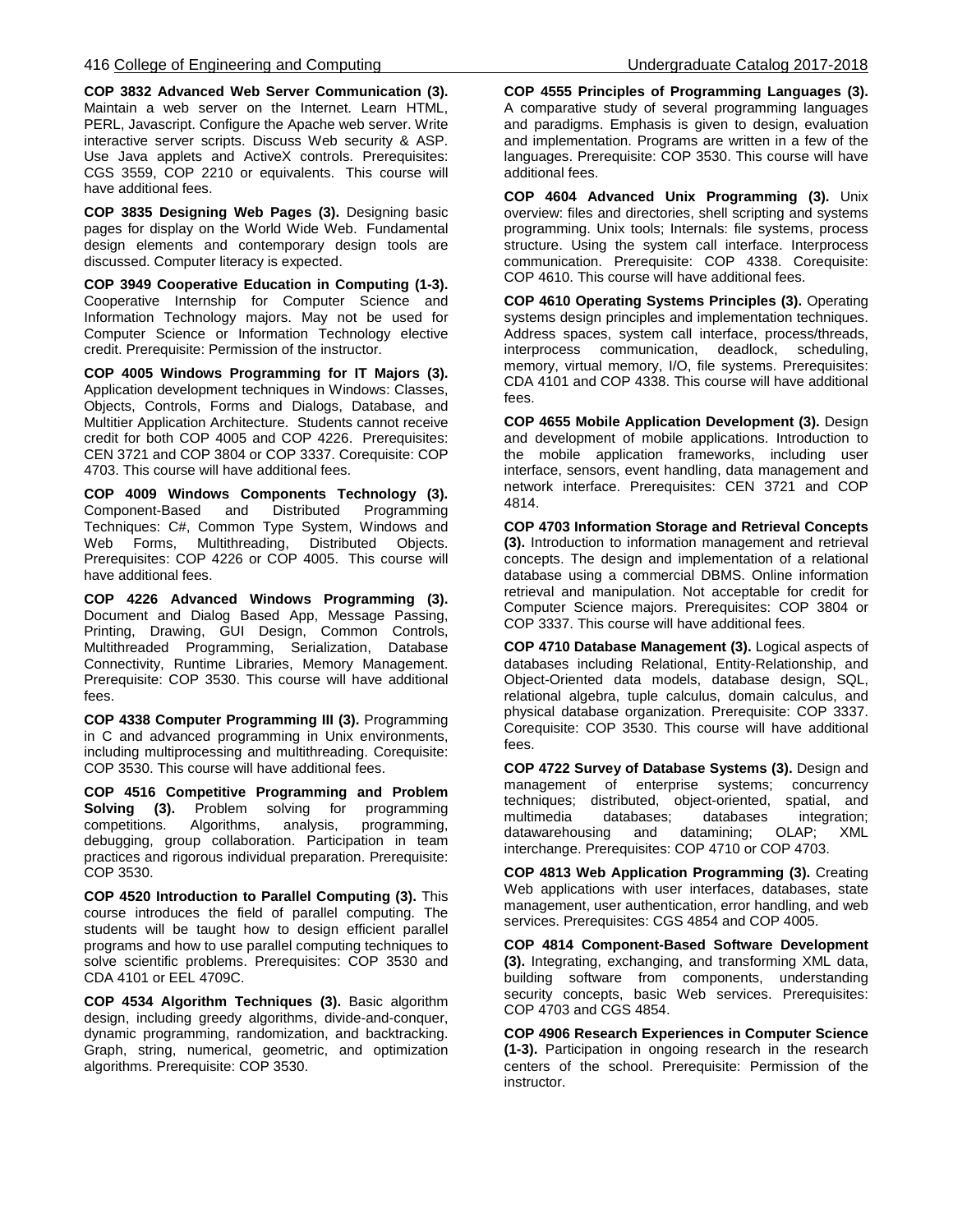**COP 4949 Cooperative Education in Computing 2 (1- 3).** Cooperative Internship for Computer Science and Information Technology majors. May not be used for Computer Science or Information Technology elective credit. Prerequisite: Permission of the instructor.

**COP 5614 Operating Systems (3).** Operating systems design principles, algorithms and implementation techniques: process and memory management, disk and I/O systems, communications and security.

**COP 5621 Compiler Construction (3).** Basic techniques of compilation; scanning; grammars and LL and LR parsing, code generation; symbol table management; optimization. Prerequisites: MAD 3512 and CEN 4010. This course will have additional fees.

**COP 5725 Principles of Database Management Systems (3).** Overview of Database Systems, Relational Model, Relational Algebra and Relational Calculus; SQL; Database Applications; Storage and Indexing; Query Evaluation; Transaction Management. Selected database topics will also be discussed.

**COP 5949 Cooperative Education in Computer Science (1-3).** One semester of full-time work, or equivalent, in an outside organization, limited to students admitted to the CO-OP program. A written report and supervision evaluation is required of each student. Prerequisite: Graduate Standing.

**COT 3100 Discrete Structures (3).** Align mathematical and computational concepts by applying computing to propositional logic, sets, functions relations, induction, recursion, combinatorics, Boolean algebra, graph and trees. Prerequisites: MAC 1105 and (COP 2210 or COP 2250)

**COT 3541 Logic for Computer Science (3).** An introduction to the logical concepts and computational aspects of propositional and predicate logic, as well as to concepts and techniques underlying logic programming, in particular, the computer language Prolog. Prerequisites: COP 3337 and (MAD 2104 or COT 3100). This course will have additional fees.

**COT 4521 Introduction to Computational Geometry (3).** Study of efficient algorithms to solve geometric problems. Topics covered include convex hulls, Voronoi diagrams, Delaunay triangulations, arrangements, search and intersection, and motion planning. Prerequisite: COP 3530.

**COT 5310 Theory of Computation I (3).** Abstract models of computation; including finite automata, regular expressions, context-free grammars, pushdown automata, Turing machines. Decidability and undecidability of computational problems. Prerequisite: MAD 3512.

**COT 5407 Introduction to Algorithms (3).** Design of efficient data structures and algorithms; analysis of algorithms and asymptotic time complexity; graph, string, and geometric algorithms; NP-completeness.

**COT 5428 Formal Foundations for Cybersecurity (3).** Formal models and methods for achieving rigorous security guarantees. Cryptographic indistinguishability properties, reduction proofs. Formal analyses of security APIs. Secure information flow. Prerequisite: CIS 5370.

**COT 5520 Computational Geometry (3).** Design and analysis of efficient algorithms to solve geometric problems: geometric searching, convex hull, proximity problem, Voronoi diagram, spanning tree, triangulation, graph drawing applications. Prerequisite: COP 3530 (or equivalents).

**CTS 2327 Microsoft Windows NT Administration (3).** A two-part course covering introduction to Networking and the Windows NT Operating System. This course will cover material that is covered on the Microsoft Certified systems Engineer (MCSE) exam. Prerequisites: CGS 2060, or CGS 2100, or equivalent. This course will have additional fees.

**CTS 4348 Unix System Administration (3).** Techniques of Unix system administration: system configuration and management; user setup, management and accounting; software installation and configuration; network setup, configuration and management. Prerequisite: CGS 3767.

**CTS 4408 Database Administration (3).** Client-server architecture; planning, installation, server configuration; user management; performance optimization; backup, restoration; security configuration; replication management; administrative tasks. Prerequisites: COP 4703 or COP 4710.

**IDC 1000 Computer Science for Everyone (3).** Introduction to the breadth and excitement of computing, including its social context, computing principles, and relevance to all disciplines.

**IDS 2916 Vertically Integrated Projects – A (1).** Students work in large projects with students from different majors working in real-world projects with university and external mentors (may be taken twice). (Sophomore status). Prerequisite: Permission of the instructor.

**IDS 3917 Vertically Integrated Projects – B (3).** Students work in large projects with students from different majors working in real-world projects with university and external mentors. Prerequisite: Permission of the instructor.

**IDS 4918 Vertically Integrated Projects – C (3**). Students work in large projects with students from different majors working in real-world projects with university and external mentors (may be taken twice) (Senior status) Prerequisite: Instructor Consent.

**TCN 5010 Telecommunications Technology and Applications (3).** An in-depth introduction to voice and data networks, signaling and modulation, multiplexing, frequency band and propagation characteristics, special analysis of signals, and traffic analysis. Prerequisite: Permission of the instructor.

**TCN 5030 Computer Communications and Networking Technologies (3).** Teaches the dynamics related to computer communications, how computers are grouped together to form networks, various networking implementation strategies, and current technologies. Prerequisite: Permission of the instructor.

**TCN 5060 Telecommunications Software and Methodologies (3).** A high-level look into network architectures and distributed applications, client-server models, network software platforms and advanced<br>techniques for programs specifications through techniques for programs specifications through